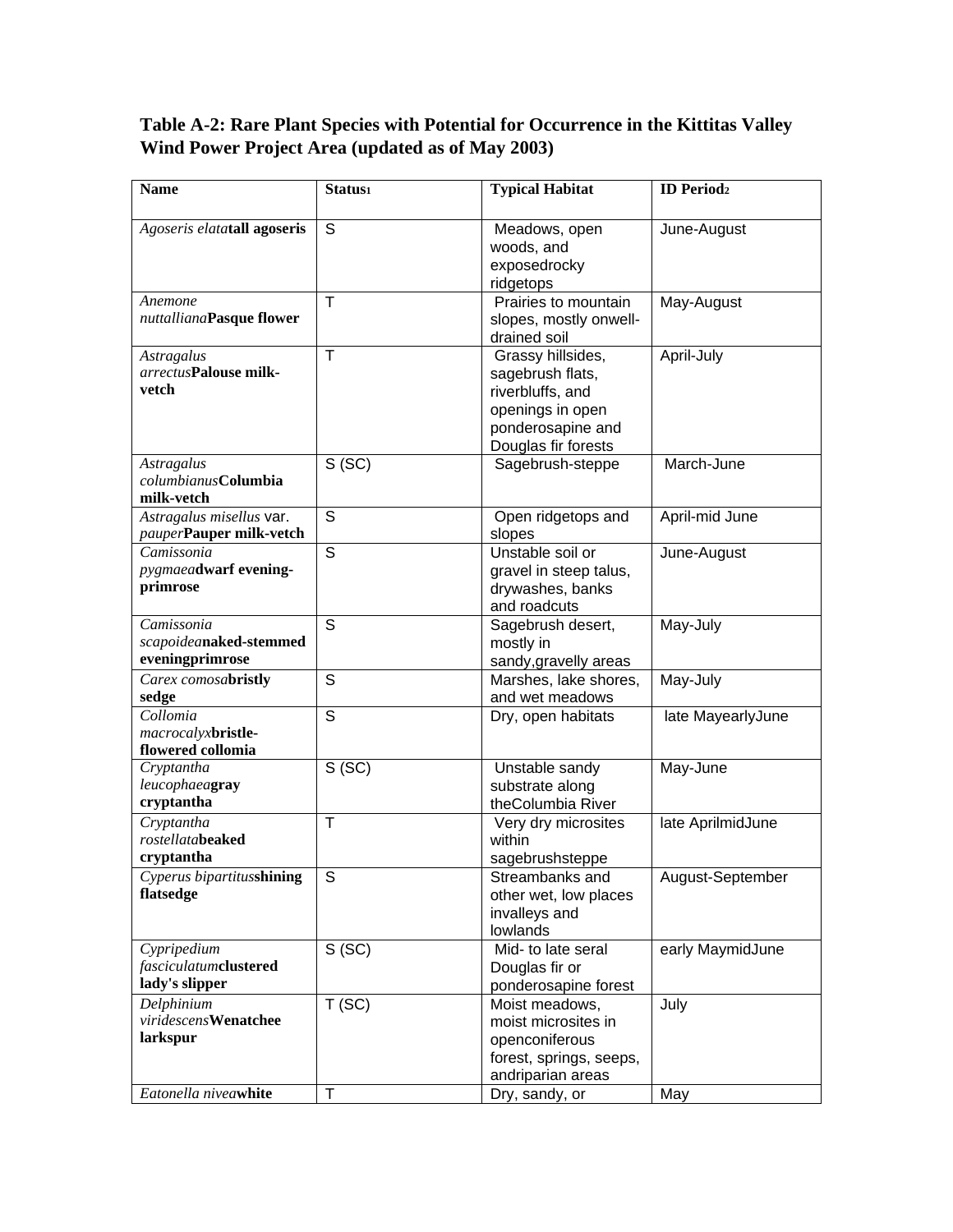| eatonella                                     |                | volcanic areas                             |                   |
|-----------------------------------------------|----------------|--------------------------------------------|-------------------|
|                                               |                | withinsagebrush-                           |                   |
| Erigeron basalticusbasalt                     | T(C)           | steppe<br>Crevices in basalt               | May-June          |
| daisy                                         |                | cliffs on canyon walls                     |                   |
| Erigeron                                      | $\overline{s}$ | Dry, open places,                          | May-June          |
| piperianusPiper's daisy                       |                | often with sagebrush                       |                   |
| Hackelia hispida var.                         | S              | Rocky talus                                | May-June          |
| disjunctasagebrush<br>stickseed               |                |                                            |                   |
| <b>Iliamna</b>                                | S              | Sagebrush-steppe                           | June-August       |
| longisepalalongsepal                          |                | and open                                   |                   |
| globemallow                                   |                | ponderosapine and                          |                   |
|                                               |                | Douglas fir forest                         |                   |
| Lomatium<br>tuberosumHoover's                 | S(SC)          | Loose talus and<br>drainage channels       | March-early April |
| desert-parsley                                |                | ofopen ridgetops                           |                   |
|                                               |                | within sagebrush-                          |                   |
|                                               |                | steppe                                     |                   |
| <b>Mimulus</b>                                | S              | Open, moist to rather                      | mid April-July    |
| suksdorfii <b>Suksdorf's</b><br>monkey-flower |                | dry places                                 |                   |
|                                               |                | withinsagebrush-<br>steppe                 |                   |
| Nicotiana attenuatacoyote                     | S              | Dry, sandy bottom                          | June-September    |
| tobacco                                       |                | lands, dry                                 |                   |
|                                               |                | rockywashes, and                           |                   |
|                                               |                | other dry open places                      |                   |
| Oenothera cespitosa<br>ssp.cespitosacespitose | S              | Open sites on talus or                     | late AprilmidJune |
| evening-primrose                              |                | other rocky<br>slopes, roadcuts, and       |                   |
|                                               |                | the Columbia River                         |                   |
|                                               |                | terrace                                    |                   |
| Ophioglossum                                  | T              | Terrestrial in                             | June-September    |
| pusillumadder's-tongue                        |                | pastures, old fields,                      |                   |
|                                               |                | roadsideditches, and<br>flood plain woods, |                   |
|                                               |                | inseasonally wet soil                      |                   |
| Pediocactus simpsonii                         | R <sub>1</sub> | Desert valleys and                         | May-July          |
| var.robustiorhedgehog                         |                | low mountains                              |                   |
| cactus                                        |                |                                            |                   |
| Pellaea breweriBrewer's<br>cliff-brake        | S              | Rock crevices,<br>ledges, talus slopes,    | April-August      |
|                                               |                | andopen rocky soil                         |                   |
| Penstemon eriantherus                         | S              | Dry open places                            | May-July          |
| var.whitediifuzzytongue                       |                |                                            |                   |
| penstemon                                     |                |                                            |                   |
| Phacelia minutissimaleast<br>phacelia         | E(SC)          | Moist to fairly dry<br>open places         | July              |
| Pyrrocoma hirta var.                          | R <sub>1</sub> | Meadows and open                           | July-August       |
| sonchifoliasticky                             |                | or sparsely                                |                   |
| goldenweed                                    |                | woodedSlopes                               |                   |
| Sidalcea oregana var.                         | $E$ (LE)       | Moist meadows, open                        | mid JunelateJuly  |
| calvaOregon checker-                          |                | coniferous stands, and                     |                   |
| mallow                                        |                | along the edge of<br>shrub andhardwood     |                   |
|                                               |                |                                            |                   |